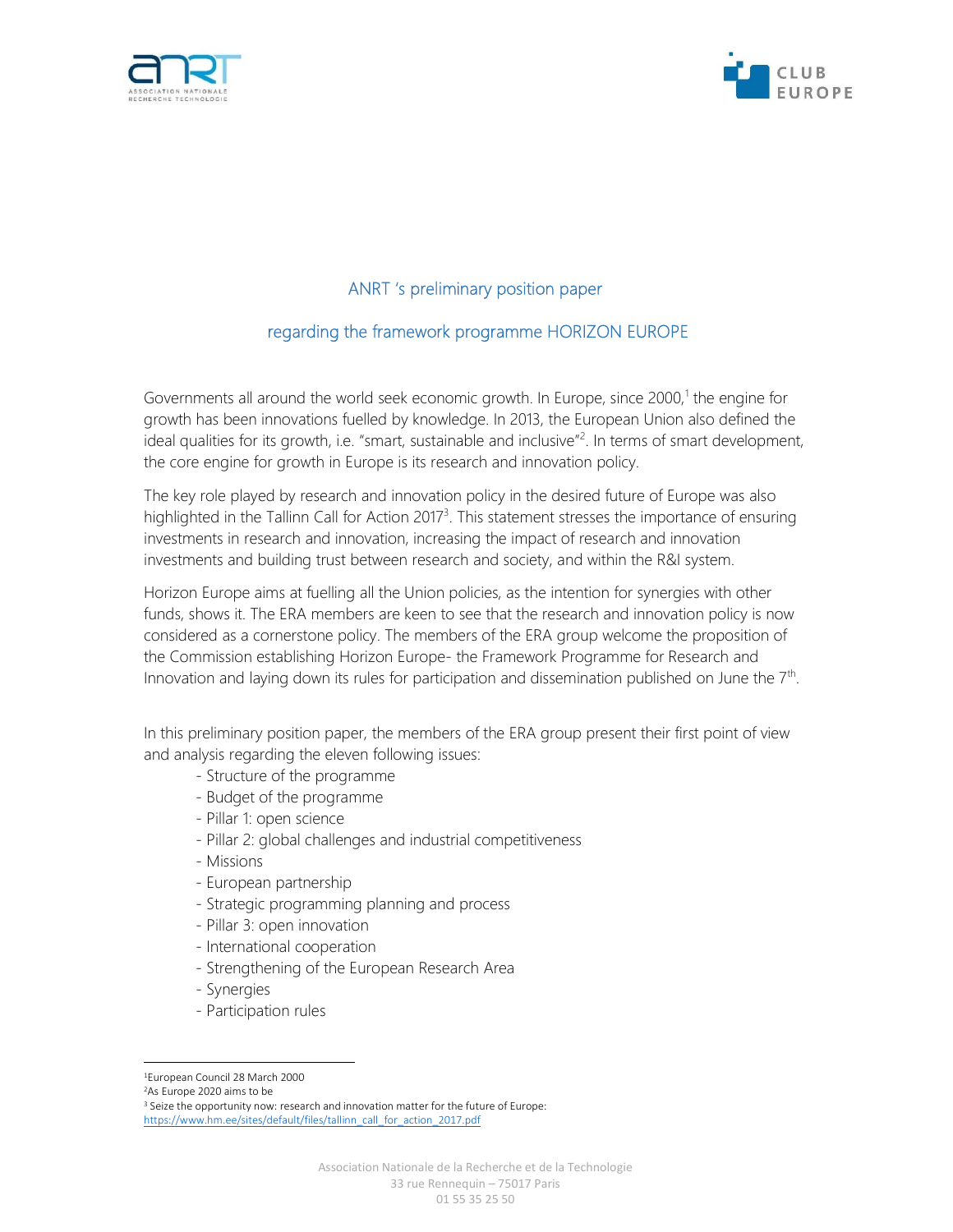## Structure of the programme

The 3 pillar structures with an additional cross pillar, are a good starting point to facilitate the global comprehension of the framework programme, even by newcomers. As promised the structure is an evolution and not a revolution. The titles of each pillar are clearly linked with the political vision developed by the Commissioner Carlos Moedas since 2015. The global architecture of the programme appears as compliant with the ambitions of openness, excellence, competitiveness as well as cohesion of the research and innovation policy.

The members welcome the principle underlined in recital 8 to maintain a balanced approach between bottom-up (investigator or innovator driven) and top-down (determined by strategically defined priorities) funding. The collaboration is the cornerstone of the European added value of the programme. 60% only are dedicated to collaboration mainly supported within the  $2<sup>nd</sup>$  pillar. The members warn about the decrease of the collaborative part of the programme, and in particular the impact on the collaborative fundamental research.

## Budget of the programme

The members of the ERA group acknowledge the increase of the budget. Nevertheless, the budget level is considered too low to face all the ambitions supported by Horizon Europe: excellence in science, global competitiveness and cohesion. They continue to advocate for  $a \in 160$ bn<sup>4</sup> for the next programme to get a fully result-oriented research and innovation research programme;

In order to increase the support for excellent science, the budget dedicated to pillar 1 (open science), mostly based on mono-beneficiaries instruments, has been increased compared to Horizon 2020. Nevertheless, excellence science is also lead within collaborative project. Those collaborative projects will be mainly funded through the second pillar (Global challenges and industrial competitiveness). The main objective of this pillar is to address systemic changes for our society and economy along a sustainability vector. The members agree with the rationale of the second pillar and underline the necessity to be able to address also collaborative fundamental research project on the cluster thematic. Consequently, they ask to increase the total budget at least to  $\in$  120 bn.

Compared to Horizon 2020, considering that near the same perimeter is addressed (FET open, SME instrument) the budget of the third pillar (Open innovation) has been multiplied by 3. The members welcome the ambition to better support the market creating breakthrough innovation, and SMEs scale-up. They warn that, as experience has shown it, the success rate would be low in the proposed conditions.

 $4$ ANRT calls for a  $£160$  bn framework programme.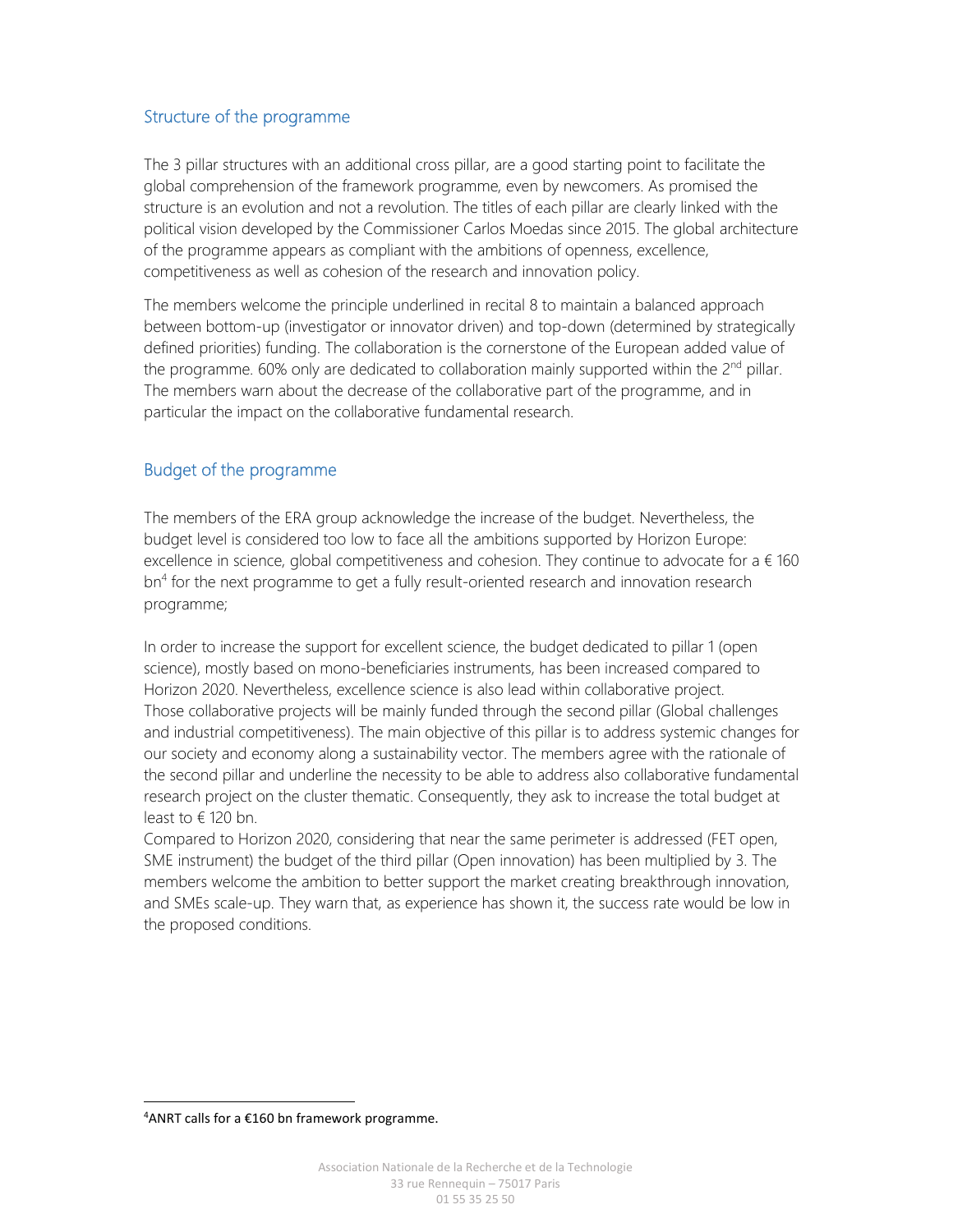## Open science

In Horizon Europe, Open science is both a pillar and a principle for action.

#### **Pillar 1:**

Except the exit of the programme dedicated to the Future Emerging Technologies, the proposition of the Commission for the pillar "open science" is the same as the pillar "Excellent Science" in Horizon 2020: similar structure, objectives and funding conditions. The members of the Era group welcome the continuity with Horizon 2020 in supporting excellent science.

A specific programme committee will cover both ERC and MSCA programme. recital 9 states that the research agenda should be set in close liaison with the scientific community. One of the ambition of the strategic programming process and planning in a transparent manner, the members of the ERA group would appreciate clarification concerning the involvement of stakeholders.

### **Toward open science transition**

The regulation proposal aims to foster open science and ensure visibility to the public and open access to result in the framework programme. The principle of open science will become the modus operandi of the new programme, beyond the open access policy of Horizon 2020. In Horizon Europe, the principle of open access is "the practice of providing online access to research outputs resulting from actions funded under the programme, in particular scientific publications and research data, free of charge to the end-user".

The members of the ERA group recognize that Open science has the potential to accelerate the advancement of knowledge. They are keen to see that the principle 'as open as possible, as closed as necessary' is maintained (art.10). But they worried about the fact that all the questions will be definitely solved during the grant agreement negotiation phase. The strengthening of open access requirements has to be examined from the point of view of global competitiveness. The enlargement of the principle of open access through general principle could seriously hampered the medium and long-term European competitiveness. Europe is not a data producer centre. Reciprocity conditions have to be in place before enlarging open access requirements.

In term of the related infrastructure, the ERA members welcome the perspective of the European Open Science Cloud.

## Global challenges and industrial competitiveness (Pillar 2)

The members of the ERA group welcome the evolution of the name of the pillar. This points out more clearly that industrial competitiveness shall meet global challenges.

The inclusion of the JRC's activities, in the second pillar is perceived as a strong message. It will reinforce the scientific evidence for better policy making toward a more innovation friendly ecosystem. By identifying as early as possible the need for international standardisation or evolutions of the regulation, it will be able to tackle the regulation barrier for a faster deployment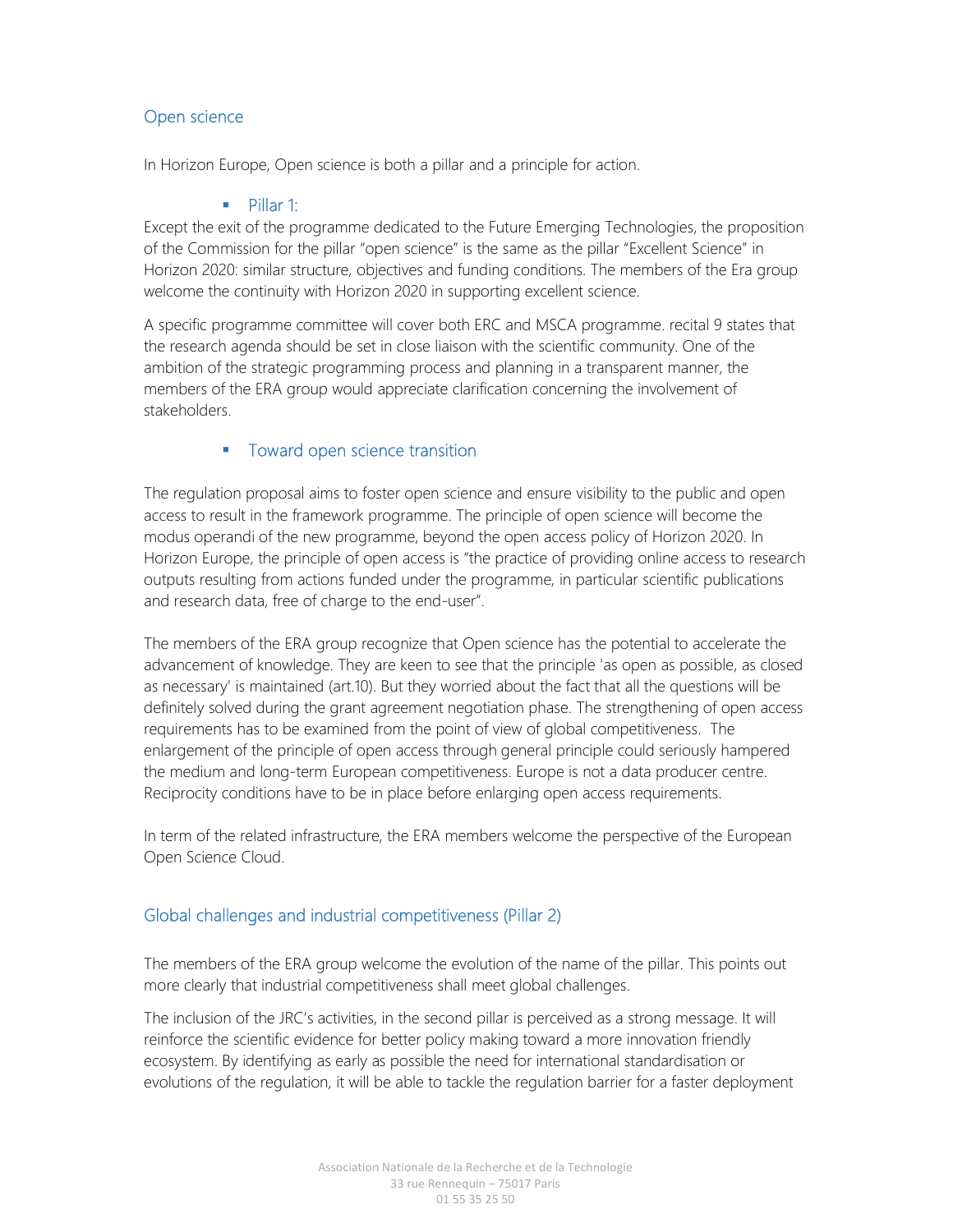of innovations and also serve a Europe's ambition to act as a global actor. Furthermore, this will certainly be a crucial point to better protect the interest of the Union.

The 2<sup>nd</sup> pillar will be organised into 5 clusters linked to the Sustainable Development Goals (SDGs). It is the one allowing effective, and even large, collaborative research and innovation project. The goal shall be to incentivise cross-disciplinary, cross-sectoral, cross-policy and international collaboration, towards a greater impact and innovation potential. The members of the ERA group emphasis, the crucial need for European competitiveness, to support the collaborative fundamental research. For example, in the societal challenge "Health, demographic change and wellbeing" of Horizon 2020, the number of calls for collaborative fundamental research (TRL<3) has been reduced significantly since the beginning of the programme. This jeopardizes the capacity to prepare the future. The collaborative part of the programme shall be reinforced in order to really maximise the impact of the programme with a cross disciple and cross sectorial approach.

### **Missions**

The need to confirm the desired direction for growth while maximizing its impacts, and reignite a sense of European citizenship, has led Commissioner Carlos Moedas to rethink the role of the EU's public policy in the economy<sup>5</sup>. Therefore, he proposed building the future research and innovation Framework Programme (FP9) <sup>6</sup>on a missions-oriented approach. Those missions will be part of the second pillar (art. 7.1).

The members of ERA group welcome the alignment principle to build future missions in line with Agenda 2030, in coherence with the action of EU as a Party of the United Nations. This reinforces the coherence between values and actions.

A mission is a systemic approach of a target. That is why, for the members of the ERA group, missions should not be limited to the second pillar of the programme Horizon Europe. This principle would increase synergies within the pillar of Horizon Europe, as well as other European funds, as proposed by the sixth recommendation of the Lamy Report7, or the Erasmus, and contribute to "educate for the future and invest in people who will make the change" (recommendation  $3)^8$ . A systemic approach of this kind would be consistent with the ambition of "being big on issues that matter", as J.C. Juncker said, and thus "maximizing the impacts". A mission-oriented approach should act as a driver to build future European policies. That is why financing missions is not limited to the fund dedicated to the cluster of the second pillar only.

Considering that missions address global challenges, defining a mission is mainly a top-down process (i.e. where to go). Nevertheless, in order to maximize pulling power for citizens and business firms, the missions proposed should involve all stakeholders. The members of the ERA group support the ideas to set up a specific European partnership to define the roadmap for a considered mission.

<sup>5 &</sup>quot;And to go beyond fixing the market failures " (M. Mazzucato, mission oriented innovation policy: challenges and opportunities,- UCL, institute for innovation and Public Purpose working paper ( 2017-1)

 $6$  "LAB – FAB – APP Investing in the European future we want":

https://ec.europa.eu/research/evaluations/pdf/archive/other\_reports\_studies\_and\_documents/hlg\_2017\_report.pdf#view=fit&pagemode= none

<sup>7</sup> ibid.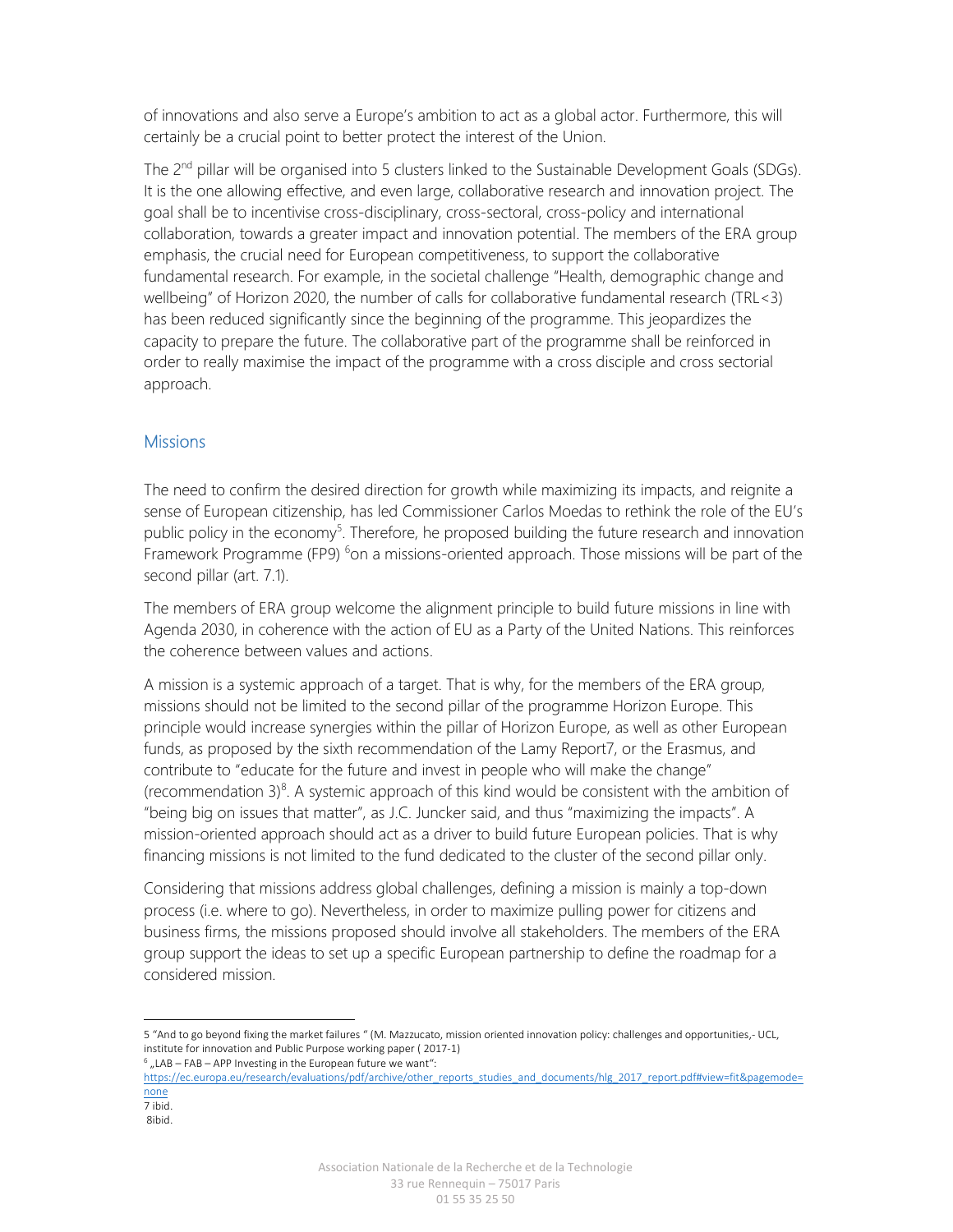This could, if duly managed, engage more all the stakeholders, including citizens. For the members of the ERA group, the missions should be co-designed in the context of a strategic programming planning process, involving, during the preparation phase, a dedicated European partnership for each selected mission.

### European partnership

European partnerships have demonstrated their capacity to federate both private and public interest. Recital 16 of the regulation invites to enlarge the European partnership to local authorities, international organization and civil society ones. The members of the ERA group welcome the idea to enlarge the type of stakeholders involve in European partnerships. It will an opportunity to improve the specific programmes. Nevertheless, this perspective has to supported by clear rules, as strategic lines. These rules haves to be understood and respect by all involved stakeholders.

Some European partnership, as the JU ECSEL, have proven their efficiency in reaching agreements to fund large innovation project close to market more easily than research projects. The European partnerships could be a structuring tool to accelerate the market uptake through collaborative projects.

Until today a lot of stakeholders are involved in defining or implementing the framework programme, through their membership in a specific "European partnership" (ETP, JTI, cPPP,...).

Their involvement is both in-kind and in-cash:

- In-kind by mobilizing their experts to contribute to the deliverables of the concerned European partnership and;
- In cash by the payment of the fees and by financing a part of collaborative projects.

The members of the ERA group warn about any increase of the Financial contribution of members to participate in European partnerships could reduce the number of participants. It would strengthen the perception of " closed club ", and therefore be counterproductive regarding the ambition to get an inclusive approach supported in the Programme.

The criteria, conditions of these European partnerships to apply and implement these partnerships are not yet clearly defined. As a preliminary approach, for the members of the ERA group, European partnership should be the backbone of the strategic programming process.

## Strategic programming planning and process

The members of the ERA group welcome the ambition supporting the "strategic programming planning and process". The strategic programme will be a crucial element of the global efficiency of Horizon Europe. It will "seek synergies, avoid overlaps and duplication, with other Union and national programmes (recital 11), and allow the flexibility needed when crisis appear."

For the members of the ERA group, the future European partnerships should be the starting place to elaborate the strategic programme. They will share their detailed vision in few weeks.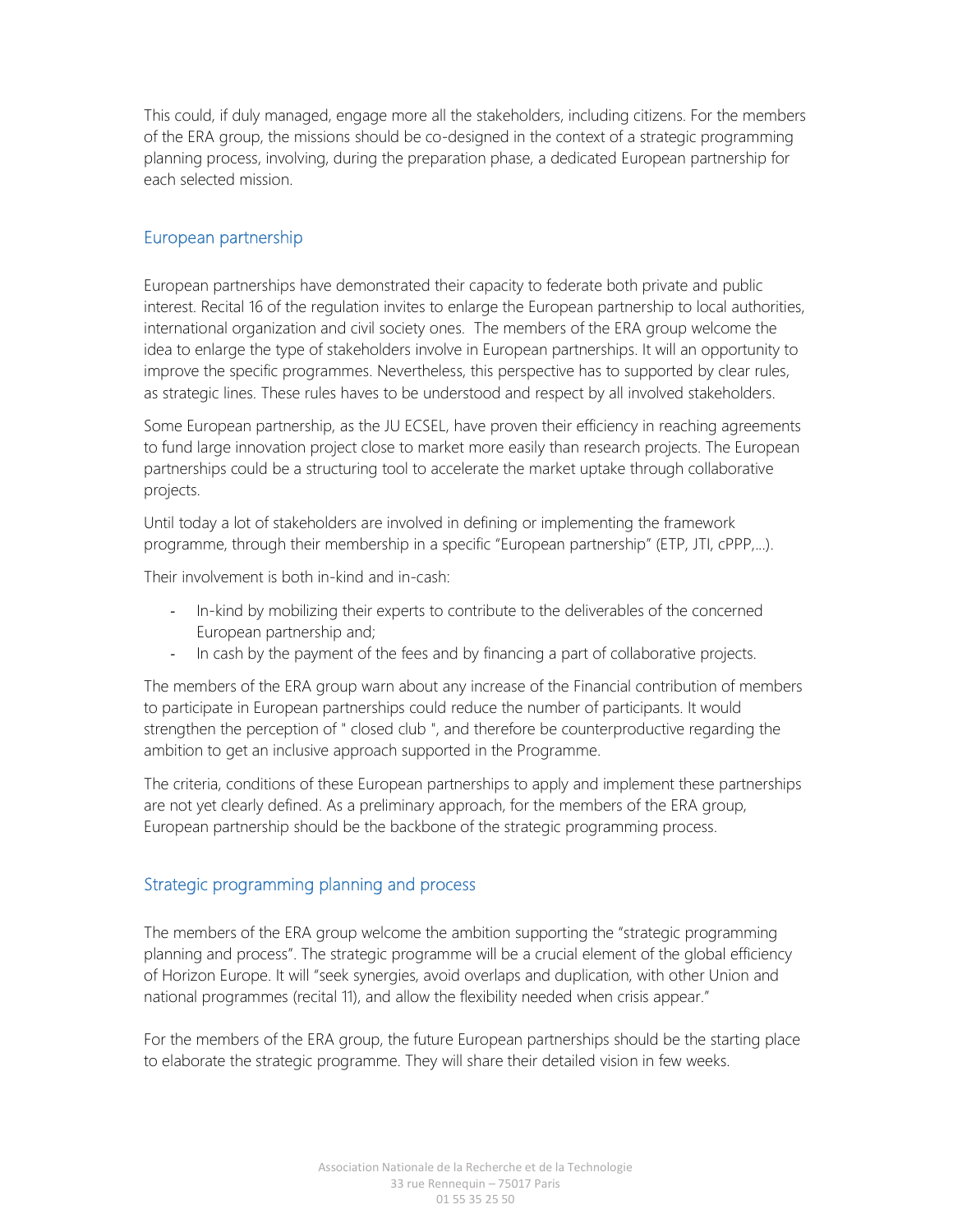### Pillar 3: open innovation

As mentioned previously, the members welcome the ambition to better support the market creating breakthrough innovation, and SMEs scale-up.

The pillar has a sound architecture. Regarding the budget, compared to the previous programme, the members acknowledge the effort. Nevertheless, the members of the ERA Group warn about the discrepancy between the ambitions and the dedicated budget. They would support a unique budget for the EIC as a whole. They ask to rapidly clarify the budgetary allocation and the selection process for the Pathfinder and Accelerator instruments.

The members of the ERA group worry about a possible issue regarding the equal chance of access to the Accelerator for mainly two reasons:

- A continuous support from the research to the market for each project supported by the EIC raises the question of equal chance to access to the Accelerator for projects previously funded through other public (ERC, EIT, pillar 2, or national ones) or private mechanisms. The members of the ERA group ask for rapid clarification about this issue.
- A continuous open call to access to EIC support, let's understand that a "first in- first out" process. With a limited budget, the chance to succeed will decrease all over the year. As reactivity and flexibility are concerned, the ERA members propose to adopt the same process as the one tested for the Fast Track to Innovation instrument.

The EIC calls will be open calls, in a mainly bottom-up spirit. Programme managers will be in charge of creating portfolio joining projects that could work together. The members of the ERA group support the perspective of joining or combining different projects in a portfolio in order to increase the impact of the programme. They ask for clarification on know how being compliant, within an open call process, with the need to demonstrate that the project contributes to the constitution of a consistent portfolio (art 26.2), without knowing the content of the other projects.

#### International cooperation and third parties

Horizon Europe is "open to the world", as any legal entity may participate in action under the Programme (art 18.1). Their participation could be reduced if Union strategic assets, interest, autonomy or security issues are concerned (art 18.5) or if specified in the work programme or calls (art. 18.6).

As previously in Horizon 2020, the European Free Trade Agreement members (EFTA), which are members of the European Economic Area (EEA) may participate. Participants from acceding countries, candidate countries and potential candidates, as well as the participants from countries covered by the European Neighbourhood Policy may participate following the conditions laid down in agreement between Union and those countries (art 12.1.b, art. 12.1.c).

Other countries with good capacities in sciences, technologies and innovation may participate provided they are in particular committed to a rule-based open market economy, have fair conditions regarding intellectual property rights (art. 12.1.d). For those countries it is also expected to have an active promotion of policies that improve the economic and social well-being of citizens. The members of the ERA group consider this criterion as far too vague/ blurry.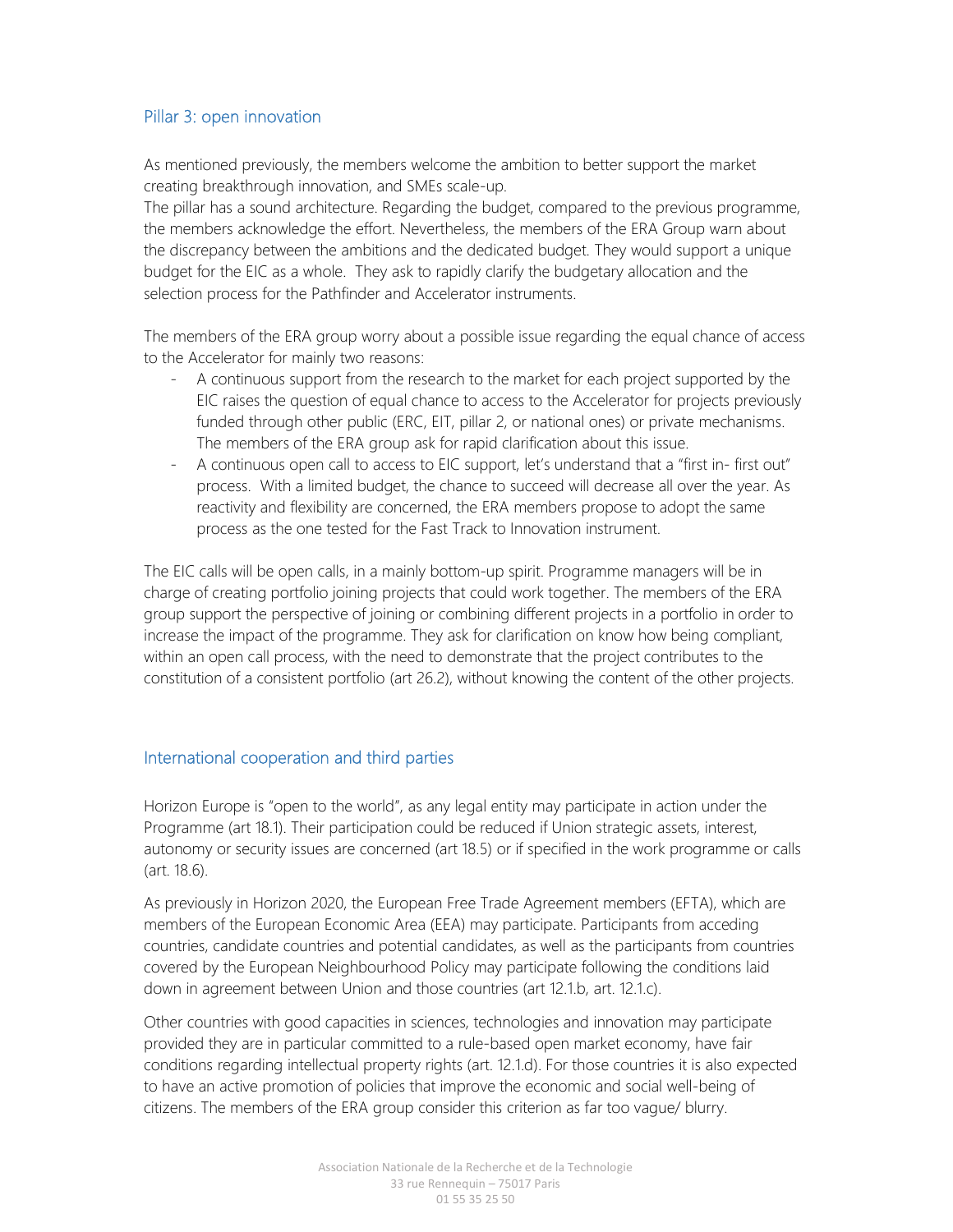For the members of the ERA group, the full reciprocity has to be the basis principle in the perspective to associate non-members states to the Programme. For low to medium incomes countries, they would understand a limited application of this principle.

Regarding the financial participation of third countries under the art 12.1.d, the members of the ERA group ask to further clarify the correction mechanism (art 12.4). For the members of the ERA group, the proposed formulation is not aligned with the protection of the Union's interest. They propose to limit the "return" to the maximum of the contribution only. The benefit for the third parties have to be limited to the intangible results of a project. In addition, ensuring "a fair balance as regards the contributions and benefits of a third country" have to be clarified urgently.

As far as association agreement is concerned, the members of the ERA understand that all association agreement will be (re)negotiated again.

### Strengthening of the European Research Area

As a preliminary approach, the members of the ERA group welcome the opportunity given to strengthen the European Research Area. The proposition seems to be balanced. The members would propose to get sufficient budget regarding any issues dedicated to the Training and mobility issue.

### Synergies

The examination of the proposals of the Commission as whole underlines the structuring place of the research and the innovation for the future European policies. The targeted synergies, between the European funds themselves, and between them and the national ones. Nineteen out of fortyone European funds could find intelligent articulations. (appendix IV).

The members of the ERA group welcome the principle to increase synergies between different European funds. They are keen to see that the Framework programme is considered as the backbone of the economic growth.

From a budgetary point of view, synergies will increase the impact of the programme. The next framework programme proposes three types of synergies:

- a) Horizon Europe will finance the research and innovation phase while other European, national or regional funds will support the deployment phase. This scenario, for collaborative project, needs a coordination between regions in order to align their rules and criteria for submission.
- b) With a view to avoiding overlaps and duplication and increasing the leverage of Union funding, transfers from other Union programmes to Horizon Europe activities can take place. In such cases they will follow Horizon Europe rules. The members of the ERA group welcome this principle. As mentioned in article 9.8, they strongly support that those funds are directed to the participant of the concerned member states and ask for a clearest formulation in that sense. The members of the ERA group support the extension of the seal of excellence, for all types of proposals that exceed all of the thresholds set out in the work programme but could not be funded due to lack of budget available (art 11). They do not support the need for resubmission under the rules of the targeted fund, as mentioned